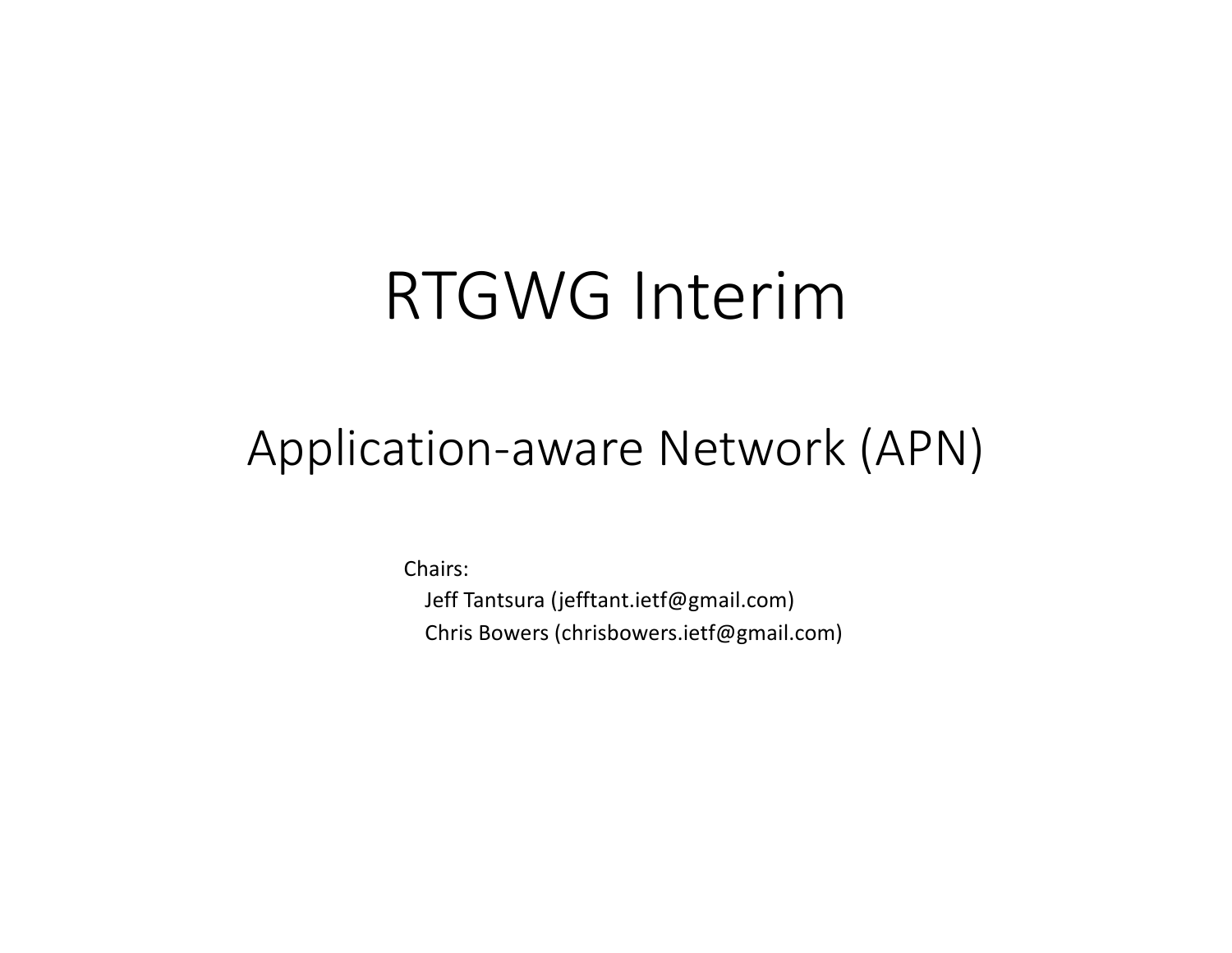### Note Well

#### A reminder of IETF policies

This is a reminder of IETF policies in effect on various topics such as patents or code of conduct. It is only meant to point you in the right direction. Exceptions may apply. The IETF's patent policy and the definition of an IETF "contribution" and "participation" are set forth in BCP 79; please read it carefully. As a reminder:

- By participating in the IETF, you agree to follow IETF processes and policies.
- If you are aware that any IETF contribution is covered by patents or patent applications that are owned or controlled by you or your sponsor, you must disclose that fact, or not participate in the discussion.
- As a participant in or attendee to any IETF activity you acknowledge that written, audio, video, and photographic records of meetings may be made public.
- Personal information that you provide to IETF will be handled in accordance with the IETF Privacy Statement.

• As a participant or attendee, you agree to work respectfully with other participants; please contact the ombudsteam [\(https://www.ietf.org/contact/ombudsteam](https://www.ietf.org/contact/ombudsteam/)/) if you have questions or concerns about this.

Definitive information is in the documents listed below and other IETF BCPs. For advice, please talk to WG chairs or ADs:

- [BCP](https://www.rfc-editor.org/info/bcp9) 9 (Internet Standards Process)
- [BCP](https://www.rfc-editor.org/info/bcp25) 25 (Working Group processes)
- [BCP](https://www.rfc-editor.org/info/bcp25) 25 (Anti-Harassment Procedures)
- [BCP](https://www.rfc-editor.org/info/bcp54) 54 (Code of Conduct)
- [BCP](https://www.rfc-editor.org/info/bcp78) 78 (Copyright)
- **[BCP](https://www.rfc-editor.org/info/bcp79) 79** (Patents, Participation)
- [https://www.ietf.org/privacy-polic](https://www.ietf.org/privacy-statement/)y/ (Privacy Policy)

[https://www.ietf.org/about/note-we](https://www.ietf.org/about/note-well/)ll/

RTGWG Interim - June 2021